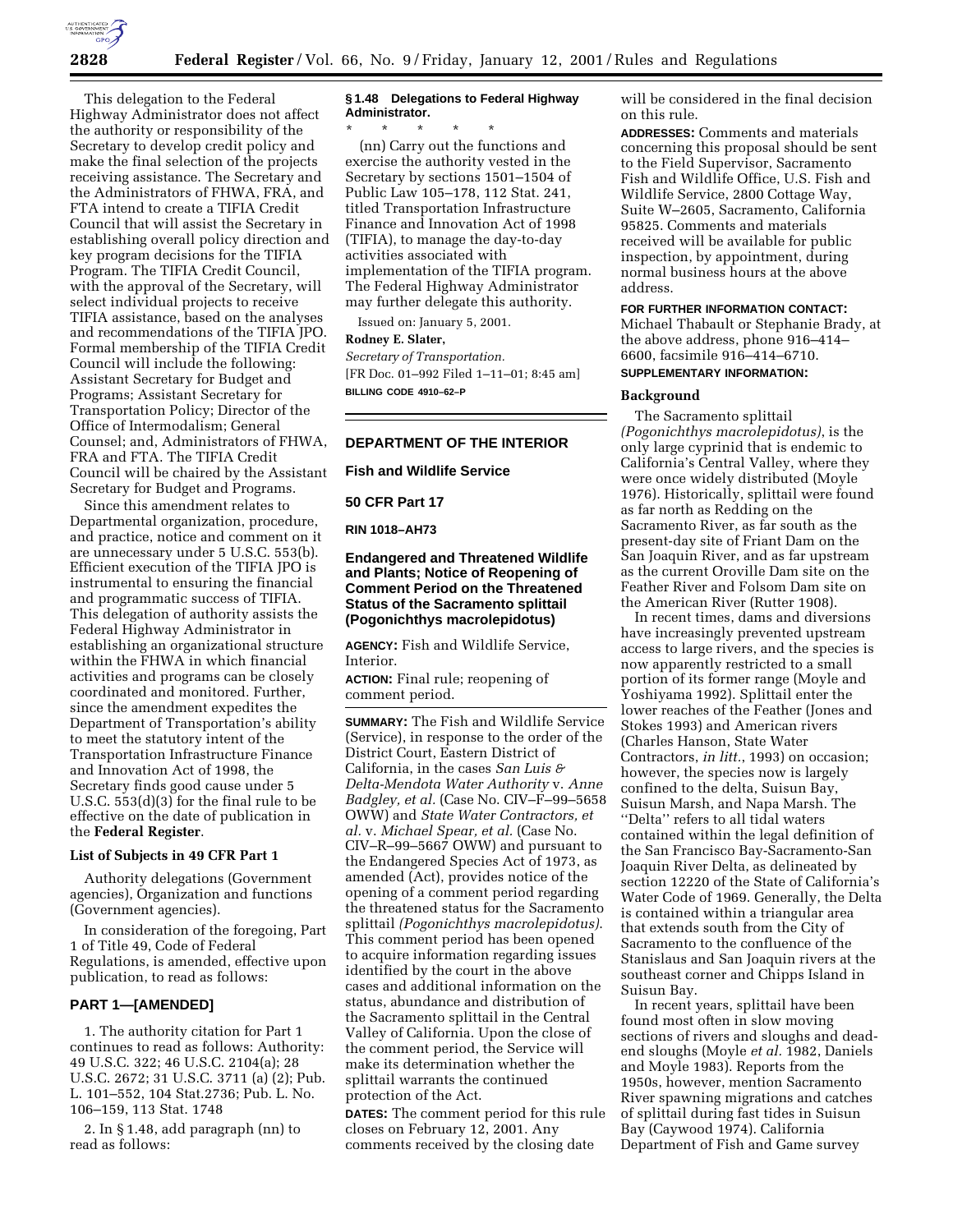data indicate that the highest catches occurred in shallow areas subject to flooding. Historically, major flood basins, distributed throughout the Sacramento and San Joaquin valleys, provided spawning and rearing habitat. These flood basins have all been reclaimed or modified into flood control structures (bypasses). Although primarily a freshwater species, splittail can tolerate salinities as high as 10 to 18 parts per thousand (Moyle and Yoshiyama 1992).

On January 6, 1994, the Service published a proposed rule to list the splittail as a threatened species and requested public comment for 60 days (59 FR 862). The proposed rule constituted a 12-month finding that the petitioned action was warranted, in accordance with section 4(b)(3)(B) of the Act. The data in the proposed rule were based on a status report prepared for the Service by Meng in 1993. This status review used the same methodology as the peer-reviewed article published in the Journal of the American Fisheries Society.

On January 10, 1995, a second comment period was opened for 45 days, and a 6-month extension added to the final rulemaking time frame, in accordance with section 4(b)(6)(B)(I) of the Act. A moratorium on listing actions, imposed on April 10, 1995  $(Pub. L. 104–6), was lifted on April 26,$ 1996. Severe funding constraints imposed by a number of continuing resolutions between November 1995 and April 1996 were followed by passage of the Omnibus Budget Reconciliation Act on April 26, 1996, allowing work to continue on various listing actions in accordance with fiscal year guidance that assigned priorities in a multi-tiered approach in accordance with section 4 of the Act (61 FR 64479). The guidance stated that handling emergency situations was the highest priority (Tier 1), and resolving the listing status of outstanding proposed rules was second highest priority (Tier 2). Processing of this proposed rule fell under Tier 2.

On May 18, 1998, a third comment period was opened for 60 days. This comment period was opened in response to requests by the California Department of Water Resources and the State Water Contractors. The basis of the requests concerned the collection of substantial data in the intervening period since 1995, regarding the abundance and distribution of the splittail. During this third comment period, the California Department of Fish and Game (CDFG) and the Department of Water Resources (DWR) objected to the proposed designation of

the splittail as threatened, stating that the geographic distribution of the splittail was broader than previously believed and was being shown to expand as data continued to be gathered.

On May 29, 1998, Southwest Center for Biological Diversity filed a citizen suit alleging that the Service had failed to timely make a final determination on the listing and critical habitat designation of the splittail, consistent with the timeframes set forth in section 4 of the Endangered Species Act 4. By Order dated December 23, 1998, the court (Judge Gonzalez of the Southern District of California) ordered the Service to comply with section 4 listing requirements by February 1, 1999, after determining that the Service violated the Act's time limits for making a final listing determination (Order Granting Plaintiffs' Motion for Summary Judgment; Denying Defendants' Request for Stay, *Southwest Center for Biological Diversity etc.* v. *Babbitt*).

On Monday, February 8, 1999, the Service published a final rule, listing the splittail as threatened under the Act. At that time, the Service determined that the splittail had declined by 50 percent; and was primarily threatened by changes in water flow and water quality resulting from the export of water from the Sacramento and San Joaquin rivers, periodic prolonged drought, loss of shallow-water habitat, introduced aquatic species, and agricultural and industrial pollutants.

Subsequent to the publication of the final rule, plaintiffs in the cases *San Luis & Delta-Mendota Water Authority* v. *Anne Badgley, et al.* and *State Water Contractors, et al.* v. *Michael Spear, et al.* commenced action in federal district court, challenging the listing of the splittail as threatened, alleging various violations of the Act and of the Administrative Procedure Act (5 U.S.C 551 *et seq.*), specifically that the Service failed to use the best scientific and commercial data available; that the Service ignored all pre-1980 and post-1992 data available and that it used only selected data from the 1980–1992 period; that the Service did not publish a summary of the available data, which data the Service considered, and the relationship between the data and the Service's decision on the final rule; and that the final rule was promulgated by the Service in a manner that was arbitrary, capricious, and not in accordance with law, in that the splittail did not meet the definition of a threatened species as set forth in the Act.

On June 23, 2000, the court rendered summary judgment in the two cases in

favor of the plaintiffs, finding that the Service's promulgation of the final rule listing the splittail as threatened was unlawful. On September 22, 2000, the court remanded the determination of whether or not the splittail is a threatened or endangered species to the Service. The court ordered the determination be completed within six months of the date of the remand order, and kept the rule in effect during that period.

By this notice, the Service is seeking information regarding the splittail's status, abundance and distribution, as well as information regarding issues identified by the court in its June 23, 2000, judgment.

#### **Abundance Analysis**

The following text discusses the analysis the Service completed in the final rule, with additional analysis using 1998 and 1999 data, an updated threats analysis and how these threats may impact the splittail.

At the time of the final rule, the Service considered data made available to it up to and through the third commenting period. This included all the information that the Service received from the various agencies during the open comment periods and the additional data that were collected between 1993 to 1997. The Service based its analysis for the final rule on the 1995 Meng and Moyle paper entitled ''Status of Splittail in the Sacramento-San Joaquin Estuary'', published in the Transactions of the American Fisheries Society, a peer reviewed journal. When an author submits a paper to a professional scientific journal, there are experts in the scientific community that anonymously review the submittals. Therefore, to be accepted in a professional journal, the paper is subjected to several reviews by an anonymous panel and the reviewers do not know who authored the paper. This, therefore, eliminates any bias or subjectivity that may occur in review and ensures papers submitted to professional journals are unbiased and scientifically sound.

The Meng and Moyle paper clearly explains the methodology which the Service used to determine splittail declines in abundance. They state:

We determined percent declines in splittail for the fall midwater trawl, bay survey, Suisun Marsh and Chipps Island studies by comparing point estimates with the Mann-Whitney U-test. We used a common core data set of 1980–1992 yearly abundances from each survey and divided them into pre- and post decline periods. We chose 1985 as the beginning of the decline because evidence from plots of splittail abundance against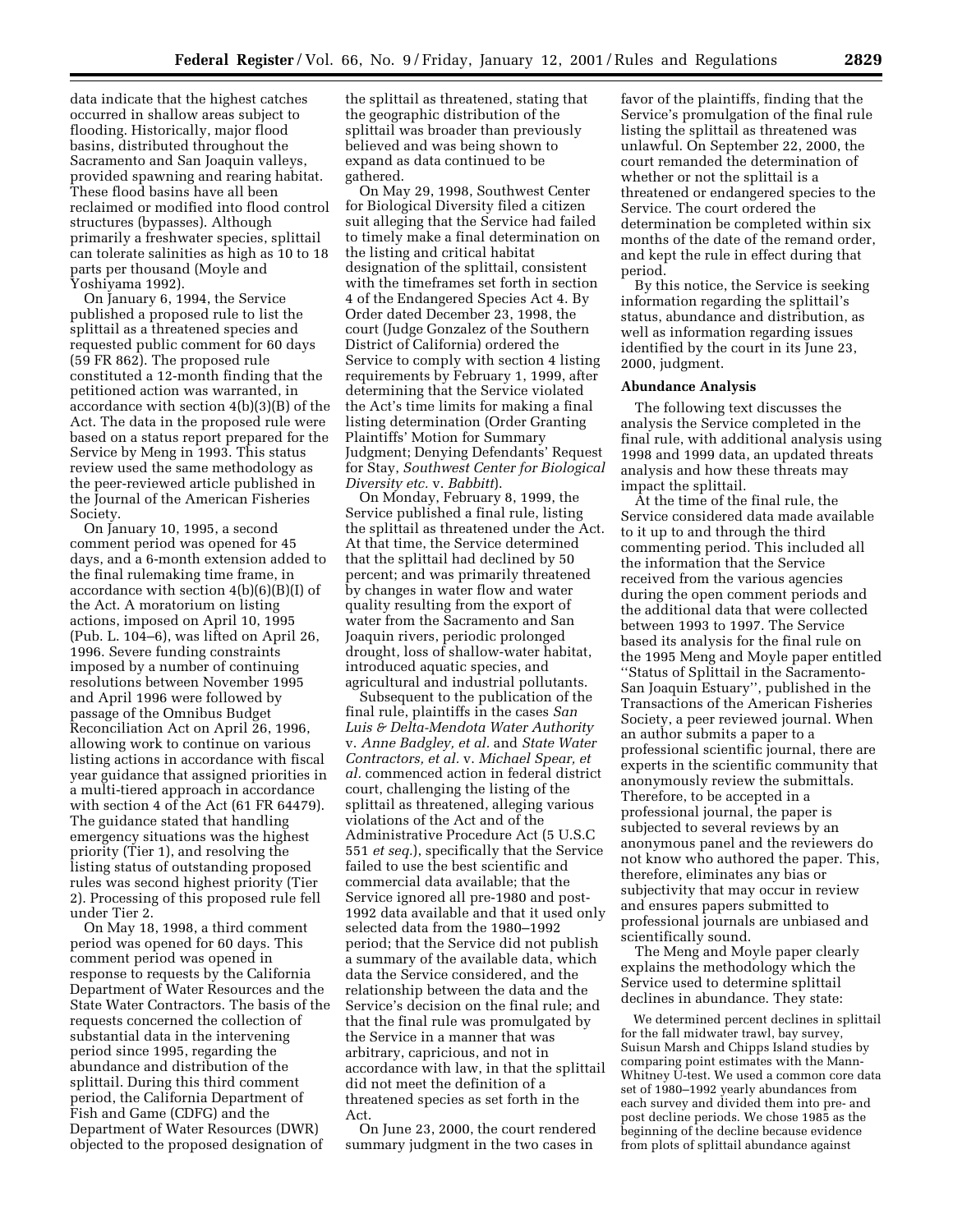years and because environmental and water management changes occurred in the estuary at about that time. The years preceding 1985 had highly variable water regimes that included drought and flooding. After 1984, winter and spring flows were diverted at higher rates, resulting in reverse flows in the San Joaquin River for about 50% of the spring spawning season (Moyle *et al.* 1992). Pre and post decline periods are approximate because the splittail probably declined over a multiyear period and surveys used in this study took place in different habitats in different parts of the estuary, where different rates and timing of the decline would be expected.

At the time the final rule was written, this was the best scientific method available to the Service. No other methodology had nor has been presented before or since the publication of the final rule. The Meng and Moyle paper had been peer reviewed and accepted for publication in the Transactions of the American Fisheries Society, after rigorous scientific review by fisheries experts. Based on available information to date, the Service continues to believe that this methodology is the best scientific method to determine decline in abundance.

When determining whether splittail abundance indices had decreased over time, the Service considered data from (1) the fall mid-water trawl (FMWT), (2) Bay Study, (3) Suisun Marsh survey, and (4) Chipps Island survey. The FMWT survey is conducted in the upper Estuary by CDFG. It is one of the most comprehensive surveys for surveying fish in the Delta. The data have been collected from 1967 to the current time; with the exception of two years of data (1974 and 1979). The monthly midwater and otter trawl in the lower Estuary is conducted by CDFG (Bay study). Data for this survey have been collected from 1980 to the current time. The Service combined the midwater and otter trawl for the Bay study because the mid-water trawl samples juveniles and the otter trawl targets adults. By combining the data generated from the two sampling methods, any bias inherent in this sampling method for each life stage is evened out. The monthly otter trawl survey of Suisun Marsh is conducted by the University of California at Davis

(Suisun Marsh survey). Data have been collected from 1979. The midwater trawl survey is conducted by the Service at Chipps Island in Suisun Bay (Chipps Island). This survey has been ongoing since 1976.

The summer townet and beach seine data were also available to the Service. However, neither of these surveys were used in the abundance decline analysis because the Service believes that the summer townet is inefficient in sampling splittail. It is inefficient because it is selective for a certain age class of splittail. The beach seine data were not used because several years of data are missing and the sample sites have changed over time; therefore this survey represents an inconsistent data set to be used to analyze abundance. However, both of these aforementioned data sets were used in the distribution analysis for this species.

The fish salvage data collected by CDFG and by the Bureau of Reclamation at the State and Federal pumping facilities located in the South Delta (fish salvage data) were used on an individual basis to determine if there were trends, and the directions of those trends, within these data collected. However, these salvage data were not used for overall decline analysis because collection of fish salvage data is not a survey method. It is not a survey method because take of this species is based on the location of the fish. In addition, it is highly selective to juveniles. Therefore, this method does not represent the population as a whole. There is also high variability of the number of fish taken based on project operations. For instance, if most of the population of splittail is temporarily in or centered around the San Joaquin River, then more is susceptible to take at the export facilities. However, splittail are not always found at the export facilities. When splittail are more evenly distributed, the export facilities do not give a good indication of the population as a whole.

In addition, the Service conducted an abundance analysis for each survey set which fit within the Services' abundance data criteria for splittail. These abundance criteria serve to

ensure that data from specific surveys were scientifically and statistically reliable. To fit within these abundance data criteria, (1) data had to be collected for at least ten consecutive years, and (2) had to be relatively constant or (3) a core data set had to be available to extract for analysis. These criteria were identified in published literature and adopted by the Service in it rulemaking. In addition, data sets were chosen based on consistency in sampling method. For instance, the FMWT data prior to 1980 were excluded because this survey is missing data for two years prior to 1980 (1974, and 1979). The summer townet was not used for the abundance analysis due to the inefficiency in sampling splittail and because the sampling sites changed over time. The beach seine data were not used for the abundance analysis because several years of data are missing and the sample sites changed over time, rendering it an inconsistent data base.

Based on this methodology, the 1995 Meng and Moyle article calculated population trends for the splittail over 13 years, from 1980 to 1992. The Service then updated this analysis using the same methodology as Meng and Moyle, but including the data sets from 1993 through 1997. The 1998 data were not used in the final rule because at the time the final rule was prepared for surname, and even until the time of publication in February 1999, not all data for the four surveys (FMWT, Chipps Island, Suisun Marsh, and Bay study) had been compiled and/or submitted to the Service. Likewise for this notice, not all 2000 data have yet been compiled and/ or submitted to the Service, hence the data that have been received are not incorporated into Table 1 (see below). Since the publication of the final rule in February 1999, the Service has analyzed and incorporated the 1998 and 1999 data in its abundance analysis (Table 1). The following is a breakdown of the abundance analysis, for all life stages, by survey method, as completed by Meng and Moyle, the Service in the final listing determination, and the Service with the addition of 1998 and 1999 data (Table 1).

TABLE 1.—ABUNDANCE ANALYSIS1 CONDUCTED BY THE SERVICE FOR ALL LIFE STAGES OF SACRAMENTO SPLITTAIL, ON FOUR SURVEY METHODS

| Survey | Meng and Moyle<br>(1980-1992) | Service's updated<br>analvsis<br>$(1980 - 1997)$ | Service's updated<br>analvsis<br>$(1980 - 1998)$ | Service's updated<br>analvsis<br>$(1980 - 1999)$ |
|--------|-------------------------------|--------------------------------------------------|--------------------------------------------------|--------------------------------------------------|
|        |                               |                                                  | 40% decline  l                                   | 40% decline.<br>44% decline.                     |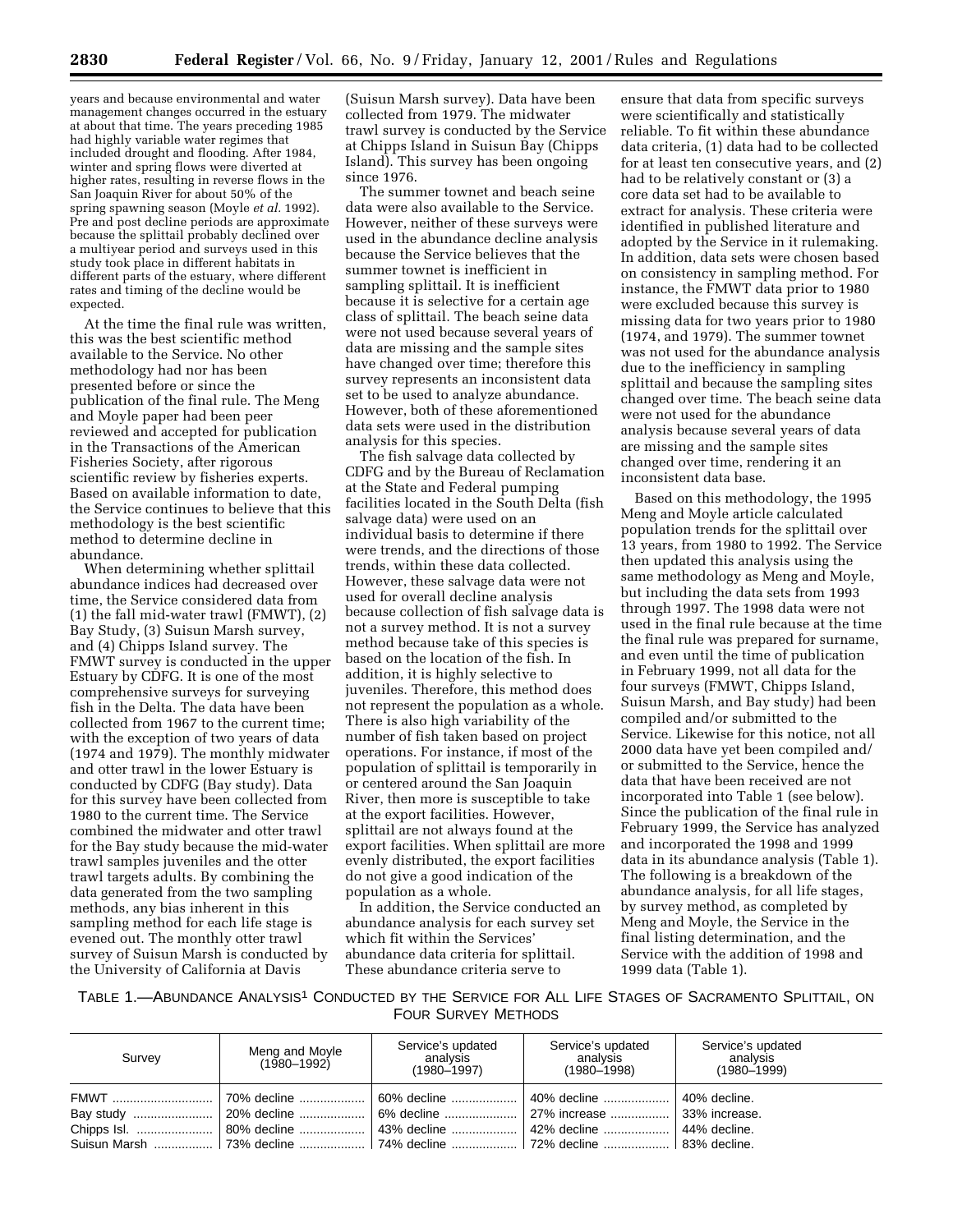# TABLE 1.—ABUNDANCE ANALYSIS1 CONDUCTED BY THE SERVICE FOR ALL LIFE STAGES OF SACRAMENTO SPLITTAIL, ON FOUR SURVEY METHODS—Continued

| Survev  | Meng and Moyle<br>$(1980 - 1992)$ | Service's updated<br>analysis<br>(1980–1997) | Service's updated<br>analysis<br>$(1980 - 1998)$ | Service's updated<br>analysis<br>$(1980 - 1999)$ |  |
|---------|-----------------------------------|----------------------------------------------|--------------------------------------------------|--------------------------------------------------|--|
| OVERALL | 62% decline                       | 48% decline                                  | 32% decline                                      | 33% decline.                                     |  |

1To obtain the data in the preceding table, the Service used the following formula: (1) pre-decline (a)—post-decline (b) = decline (x); (2) decline (x)/pre-decline (a) = percent decline. This calculation was used for each survey by summarizing the data per year, starting in 1980. This formula of calculation is the same method presented by Meng and Moyle in its peer-review article published in 1995.

The results of this abundance analysis are revealing. Between 1980 and 1992, splittail had experienced an overall decline of 62 percent. Based upon the updated data sets that include data through 1997, the splittail had experienced a significant overall decline in abundance by 48 percent. The results using the 1998 and 1999 data still demonstrate an overall decline of 32 percent and 33 percent, respectively. Based upon historical data, over the most lengthy study period (1980–1999), and based upon methodology critiqued by experts, the splittail still face an overall abundance decline of 33 percent.

To date, the Service has only received 2000 data on the fall mid-water trawl and these data are preliminary. However, the FMWT indices for splittail are as follows: September is zero and October is four. Based on historic fall

midwater trawl data, these numbers appear to be at the low-end of the spectrum. However, all of the FMWT data are not available yet. The Service is not incorporating these data at this time into any analysis nor is the Service speculating on what these low numbers may mean for splittail abundance indices because these data are incomplete.

In addition to the abundance analysis, the Service conducted an analysis using CVP and SWP export facility data, commonly known as salvage data, depicted below (Table 2). As noted, there was an increase of splittail taken at the CVP and SWP export facilities using 1995 and 1998 data. It is the opinion of the Service that this increase in take was due to the exceptionally wet water years that occurred in 1995 and 1998, which resulted in a higher

TABLE 2.—CVP AND SWP SALVAGE ANALYSIS

| Life stage      | Meng and Moyle   | Service's analysis          | Service's analysis | Service's analysis |
|-----------------|------------------|-----------------------------|--------------------|--------------------|
|                 | $(1980 - 1992)$  | $(1980 - 1997)$             | (1980–1998)        | $(1980 - 1999)$    |
| YOY 1           | 64% decline      | , 92% increase <sup>2</sup> | 1 167% increase    | 150% increase.     |
| All life stages | N/A <sup>3</sup> | 80% increase                | 150% increase      | 134% increase.     |

1YOY is young-of-the-year.

2 In the final rule, the Meng and Moyle data reflect young-of-the-year data whereas updated data reflect all life stages for salvage data calculations. Therefore, we present both YOY data as well as all life stage data. Discrepancies in numbers between the final rule and the table above are due to a re-calculation of the raw numbers by the Department of Water Resources.<br><sup>3</sup> Meng and Moyle did not publish a salvage data calculation for all life stages.

It is erroneous to conclude that because more splittail were taken at the projects as reflected by the above later year analysis, that more splittial are present in the system. To reach such a conclusion discounts results of the studies conducted to determine actual abundance and the analysis which results from them (see Table 1). In addition to abundance decline, the Service conducted a ''wet year'' analysis using the Chipps Island survey data from 1980 to 1999. The Chipps Island survey was chosen because it surveys the area at the center of the historic distribution of the splittail. The Service believes that this survey is the most representative of splittail abundance. A decline in splittail in this area of historic distribution was evident

through the wet years of 1993. In 1995, an extreme wet water year, the decline in wet water year abundance evident in those years through 1993, was no longer evident. However, since 1995, the wet water year indices for this survey are again low. Wet water years (such as 1995) are assumed to provide essential habitat for splittail by inundating the floodplain and allowing populations to rebound from dry water years, when there is less or no suitable spawning habitat. Successful reproduction in splittail is often highly correlated with wet water years. Large pulses of young fish were observed in wet water years 1982, 1983, 1986, and 1995. In 1995, one of the wettest years in recent history, an increase in the Chipps Island index, indeed in all indices was

recorded, as in 1986, another wet water year following a dry water year. However, young of the year taken per unit effort (for example, either the number of fish per net that is towed or the number of fish per volume of water sampled) has actually declined steadily in wet water years, from a high of 12.3 in 1978 to 0.3 in 1993. The updated data (1998 and 1999) from CDFG demonstrate a similar decline in wet years, from 37.3 in 1978 to 0.6 in 1993. The abundance index of splittail calculated using Chipps Island survey data during the years of 1995, 1996, 1997, 1998, and 1999 were 44.5, 2.1, 2.6, 6.5, and 2.05 respectively. 1995 was an extreme wet year and splittail abundances were high (44.5). However, 1998 was another extreme wet year and

number of splittail. Take at the export facilities was exceptionally high during both years because in general, there are more fish in an aquatic system in wet years. The Service believes the high take for 1995 was related to the following factors: (1) It was the first extremely wet water year in several years; (2) the spawning distribution of splittail was located primarily in the San Joaquin River, exposing more fish to the export facilities; and (3) CVP and SWP exports were unusually high to take advantage of the high water flows. For 1998, the Service believes that take was high due to the location of splittail again in the San Joaquin River and the increased export operations of the export facilities associated with wet year hydrologies. Salvage data are not used in overall abundance analysis because salvaging is

not a survey method.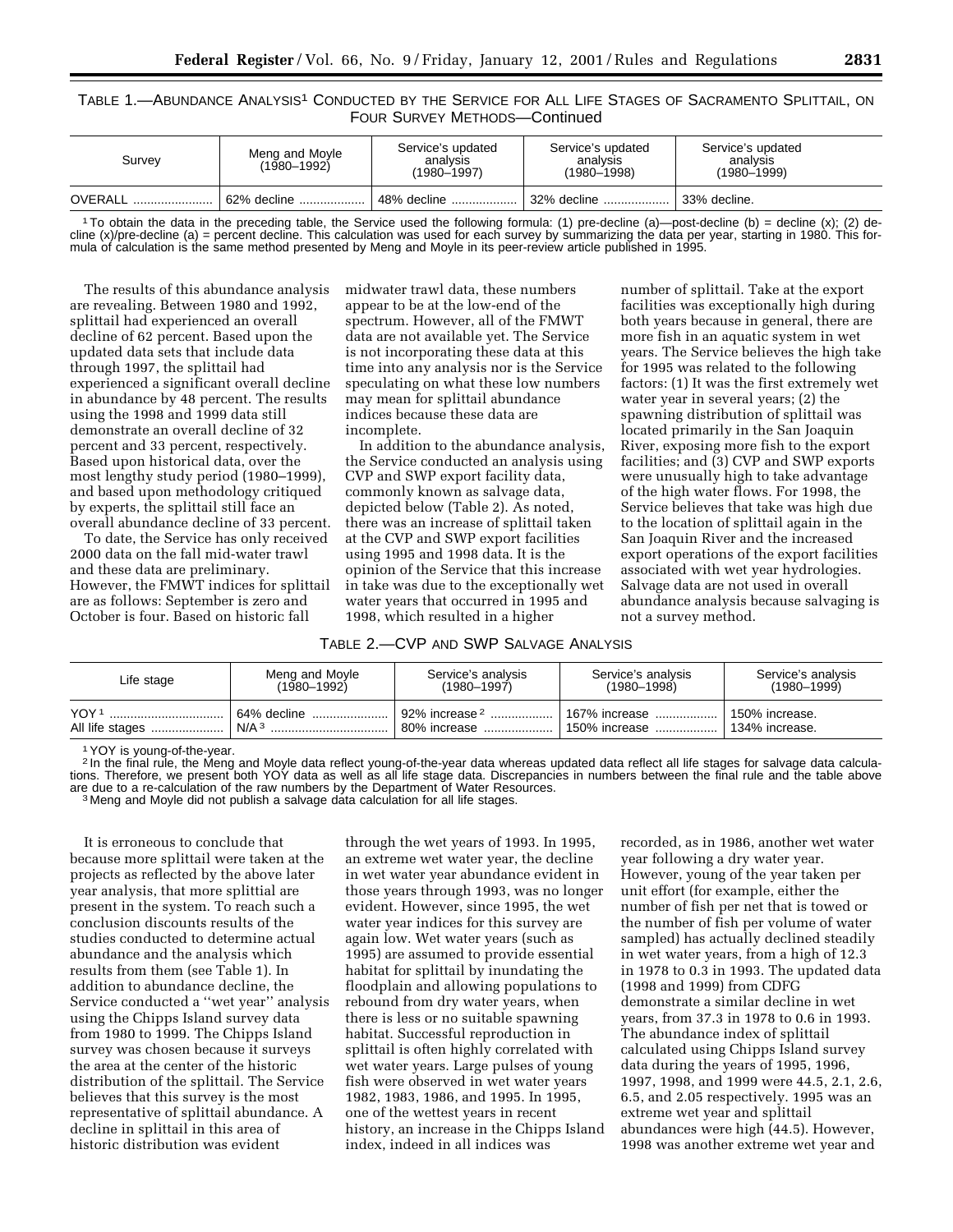the Chipps Island survey data indicate only a slight increase (from 2.6 to 6.5) as a result. For the wet water years 1996, 1997, and 1999, the abundance indices remained low (2.1 to 2.05). The Service agrees that in certain wet water years, splittail may have higher reproduction. However, outside of 1995, the indices in wet water years remain low.

In summary, the Service used an analytical method, indeed the only method presented to it, to determine splittail abundance. This method incorporated the four indices previously discussed and an overall analysis, the Chipps Island wet year analysis and salvage data. This method was peerreviewed and published after rigorous scientific scrutiny by fishery biologists, in the Journal of the American Fisheries Society. The analysis utilizing this method demonstrates a decline in the overall abundance of splittail as well as a decline in three of the four surveys analyzed. In addition to the overall abundance analysis based upon the four independent surveys that demonstrate decline, the Chipps Island survey also demonstrates decline, even in wet water years. Since the decline continues, the Service is of the opinion that splittail are continuing a downward trend. This conclusion is reached using the same methodology and data (now updated through 1999), that were used and explained in the rule making process.

#### **Threats Analysis**

In addition to the abundance analysis, the Service conducted a threats analysis for the splittail. In the final rule we determined that the splittail was a threatened species due to a combination of the five factors that are described in the ''Summary of Factors Affecting the Species'' of the final rule (64 FR 5963) pursuant to section 4(a)(1) of the Act. An endangered species is a species which is in danger of extinction throughout all or a significant portion of its range. A threatened species is a species which is likely to become endangered within the foreseeable future throughout all or a significant portion of its range. Pursuant to section 4(a)(1) of the Act, the Secretary is required to list a species that he determines to be threatened or endangered because of one or more of the following five factors:

(A) The present or threatened destruction, modification, or curtailment of its habitat or range;

(B) Overutilization for commercial, recreational, scientific, or educational purposes;

(C) Disease or predation;

(D) The inadequacy of existing regulatory mechanisms; or

(E) Other natural or manmade factors affecting its continued existence.

At the time of the final rule, splittail were determined to be under threat by actions listed under all factors, except Factor B, and that the scope and magnitude of these threats were sufficient to warrant listing of the species as threatened. The final rule's analysis of the five threat factors is summarized below.

Threats to splittail were identified under Factor A, which refers to the present or threatened destruction, modification, or curtailment of a species habitat or range. Specifically, the Service determined that, at that time, the present operation of Federal, State, and private water development projects—entailing water storage, diversions and re-diversions, releases, export and agricultural return flows destroyed splittail habitat.

Regarding Factor B, the Service determined that overutilization (*i.e.,* recreational and commercial harvest) was not known to be a factor affecting the splittail. Factor B was thus not considered in the final rule's determination of threatened status for the splittail.

The final rule identified the threats under Factor C, which refers to the risk presented by disease or predation, as significant. Disease was considered significant because of high incidences of adult splittail in poor health being captured in the State and Federal water project facilities in the south Delta. The south Delta is dominated by water from the San Joaquin River, where pesticides (*e.g.,* chlorpyrifos, carbofuran, and diazinon), salts (*e.g.,* sodium sulfates), trace elements (boron and selenium), and total dissolved solids are prevalent in agricultural runoff. In the final rule, threats of predation were considered minor because striped bass (*Morone saxatilis*) had coexisted with splittail for decades and because CDFG had forgone hatchery rearing and release of striped bass.

Factor D refers to the inadequacy of existing regulatory mechanisms. In the final rule, the suite of regulatory mechanisms were not considered to be adequate to protect the splittail. Implementation of ecosystem restoration-based programs (*e.g.,* Central Valley Project Improvement Act (CVPIA), CALFED Bay-Delta Program), while having beneficial elements, would not solely be sufficient to prevent the decline of the species. The splittail was without protection under the California Fish and Game Code.

Other natural or manmade factors affecting a species' continued existence were evaluated under Factor E. In the

final rule, the Service evaluated the risk of drought, the lack of screened water diversions, poor water quality (contaminants), detrimental flood bypass operations, and invasive species and found that these factors were contributing to the decline of the splittail.

Based on the analysis of all five listing factors, threats to habitat and destruction of habitat, disease, the lack of protection, drought, water diversions, contaminants, project operations in concert with a clearly declining abundance, the Service determined that the splittail was likely to become endangered in the foreseeable future if those threats and current population trends continued. The species was thus listed as threatened.

Numerous threats under Factor A were discussed in the final rule and continue to remain. In addition, there have been numerous recent projects which have resulted in habitat loss due to construction of bank protection involving rock revetment, or riprap. Riprapping typically removes riparian and natural bank habitat features of a naturally functioning stream channel. Riparian and natural bank habitats are features that historically provided natural function to the stream banks and flood plains for splittail by providing spawning substrate, organic material, food supply, and cover from predators. Before the splittail was listed as a threatened species, vast stretches of the Sacramento and San Joaquin Rivers, their tributaries, and distributary sloughs in the Delta had been channelized and covered with rock revetment. This historic channelization and rock revetment precluded access to the historic flood plain that the splittail could otherwise utilize during periods of higher flow as spawning and rearing habitat.

Environmental restoration as a component of the CALFED Program would benefit the splittail, though some protection would not necessarily be ensured were the species not listed. For example, some protections provided by the Environmental Water Account would not be available for unlisted species. The Sacramento-San Joaquin Comprehensive Study, under joint development by DWR and the U.S. Army Corps of Engineers (USACE), may address restoration efforts but is also projected to include a substantial bank protection component. Further, the Comprehensive Study is only now engaged in early planning efforts and no specific projects have been identified as feasible.

Prior to the final rule and in the time since the final rule, USACE has placed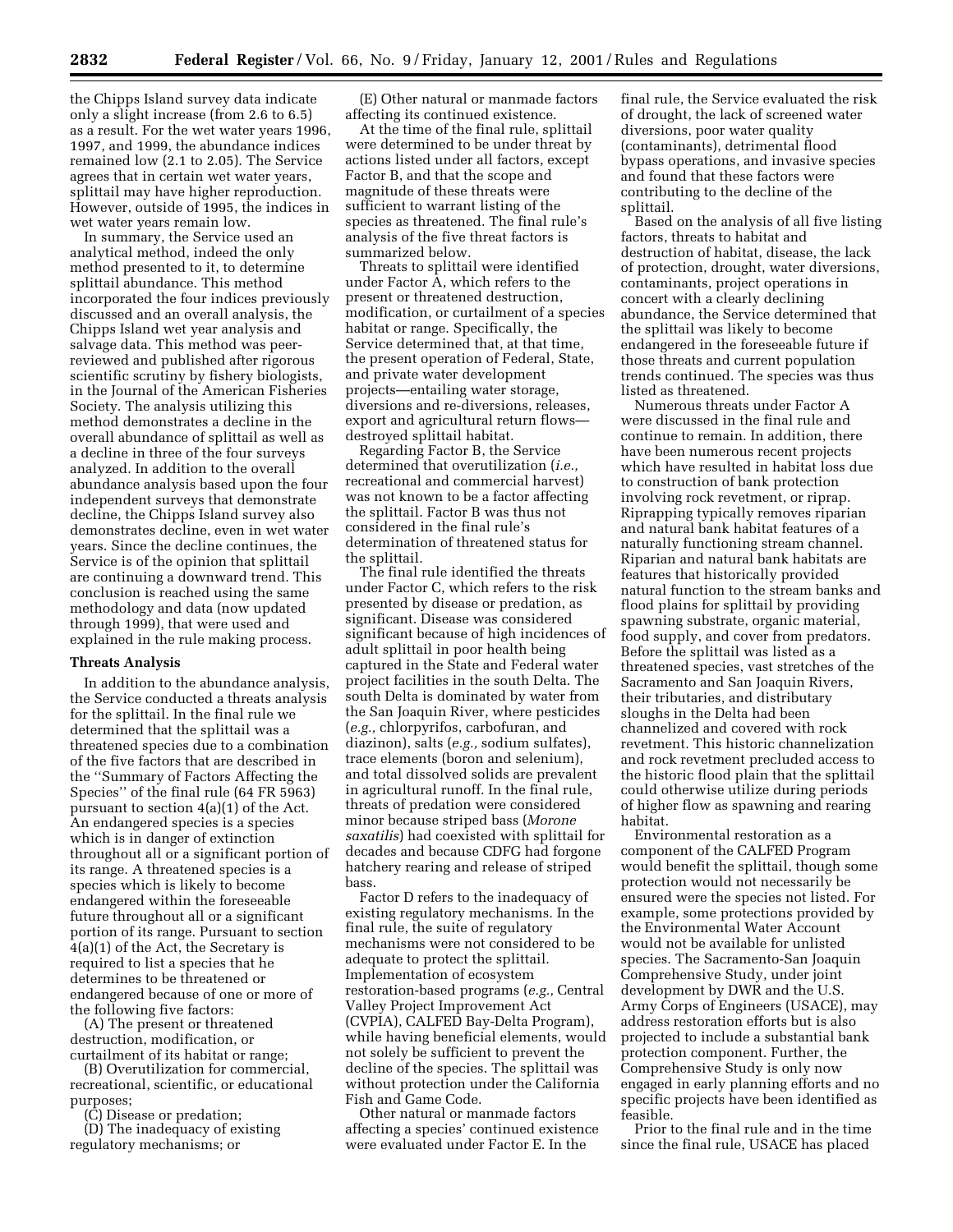or is proposing to place, rock revetment on a total of 130.6 acres of splittail habitat, and an additional 70.8 miles of suitable splittail habitat. To offset these negative effects, the USACE has restored, or is proposing to restore, up to 61.5 acres and 13.1 miles of suitable splittail habitat. These activities will result in a net loss of 69.1 acres and 57.7 miles of suitable splittail habitat. It is not known to what extent this will affect splittail abundance.

Projections of the current and future degree of riprapping within the range of the splittail do not include estimates of non-Federal riprap projects. The effect of this non-federally applied bank protection is addressed under Factor D, as it is related to the inadequacy of existing regulatory mechanisms.

A present threat may exist under Factor B. The Service is concerned that the recreational splittail fishery may be targeting gravid female splittail from within spawning areas and that the continued lack of protection in the State's Fish and Game Code will allow this fishery to expand such that it becomes significant. At this writing, however, recreational fishing is not considered by the Service to be a significant factor in the decline of the species.

Regarding Factor C, the Service has determined that predation remains a minor factor in the decline of the splittail. In the June 16, 2000, biological opinion on the issuance of a section 10(a)(1)(B) permit for the CDFG Striped Bass Management Program, the Service concluded that this activity would not jeopardize splittail if the conditions in the Habitat Conservation Plan were adhered to. The permit expires in 10 years, at which time the effects to listed species will be reexamined. Should other factors in the decline of the splittail, such as prolonged drought, occur during the permit period, the species could suffer predation beyond the level anticipated in the biological opinion. This could also require a reexamination of the permit.

Disease, considered under Factor C, is likely a more significant factor in the decline of the splittail than was known at the time of the final rule. The reason for the increased scope and magnitude of the threat posed by disease is the current understanding regarding the prevalence and effects of environmental contaminants on the splittail. The presence of environmental contaminants can weaken splittail to the point that they suffer from reduced disease resistance. Of specific concern are the threats posed by metals, mercury, selenium, and pesticides. The current status of information regarding

the threat posed by environmental contaminants is addressed in detail under Factor E.

Threats to splittail described under Factor D, beyond those analyzed in the final rule remain. Since the publication of the final rule, regulatory mechanisms continue to remain inadequate to protect the species or its habitat. Splittail remain unprotected by the State of California under the Fish and Game Code.

The Service has determined that the CVPIA may benefit the splittail, but may not adequately protect the species. The Service also has determined that because of the multiple purposes of the CVPIA, flows provided by the CVPIA may occur at times of the year that might not benefit splittail, such as flows in the fall for salmon. Further, CVPIA implementation may involve retention of some water within reservoirs during the spring/early summer for cold water pool conservation and its subsequent release for meeting salmonid water temperature criteria. The retention of flows during the spring negatively affects splittail by reducing the frequency and duration of floodplain inundation, which is key for spawning and rearing success. Delta smelt protection offers little benefit because smelt occur in low frequencies or are absent in part of the splittail's range (*i.e.,* outside of the legally-defined Delta).

Though the CALFED Ecosystem Restoration Program Plan (ERPP) will have beneficial effects to splittail, provided the ERPP secures long-term funding, as currently described, it cannot be relied upon to ameliorate all threats to the splittail. The CALFED Program, though containing broad standards for covered activities, is also not a regulatory mechanism and does not necessarily preclude the implementation of non-CALFED Program actions harmful to splittail. The Environmental Water Account (EWA) does provide a mechanism for providing for improved Delta conditions for splittail. However, EWA benefits to splittail would be reduced should the species lose the protection afforded by the Endangered Species Act because Tier 3 protections apply only to listed species.

In addition, numerous, small scale bank protection projects have been implemented without section 404 permits throughout the range of the Sacramento splittail. Implementation of these unpermitted projects has effects similar to those described under Factor A, but given the inadequate enforcement of the Clean Water Act, they typically include no mitigative features. The

result, when unauthorized activities including unpermitted bank protection projects, and sand and gravel extraction projects occur in streams within the splittail's range, is lost and/or degraded habitat for the species.

There also exists a risk to the splittail from the continued issuance of a number of Nationwide General Permits (NWPs), authorized under Section 404(e) of the CWA, by the USACE. Certain NWPs allow implementation of their permitted activities with the only regulatory oversight being provided through notification by the regulated entity to the USACE. The Service is especially concerned that NWP General Condition 11, which addresses take of listed species and identifies requirements for consultation with the Service, is not being implemented by applicants and that USACE enforcement of the condition is lacking.

Under Factor E, environmental contaminants (addressed briefly under Factor C, above) are a threat to the continued survival of splittail. Metals such as copper, zinc, and cadmium can be directly toxic to splittail, especially in their sensitive larval stages. These metals damage gills and alter liver and nervous system functions causing death, behavioral changes, and reduced growth and reproduction. These metals can have the same effects on food items of the splittail, reducing their prey base and placing additional stress on the splittail.

Literature exists which documents the existence of methylated mercury (primarily monomethyl mercury) in the Sacramento River and the estuary. Research by the USGS indicates that elevated levels of mercury in water, sediment, and biota are found throughout the Sacramento River, its tributaries, the Delta, and San Francisco Bay. The primary source of this contamination is from mercury mines in the Coast Range and from gold mines in the Sierra Nevada range.

Human health advisories have been issued for mercury in certain waterfowl and fish species from the Delta and San Francisco Bay. The levels at which human health advisories are issued are also levels at which deleterious effects on fish and wildlife can be expected. Splittail are relatively long-lived fish, five to seven years, making them more susceptible to mercury bioaccumulation than shorter-lived fish. Mercury accumulated in a female fish is transferred to the embryo where it causes reduced hatching, developmental abnormalities, reduced growth, and behavioral changes. Suchanek *et al.* (2000) investigated the role of wetland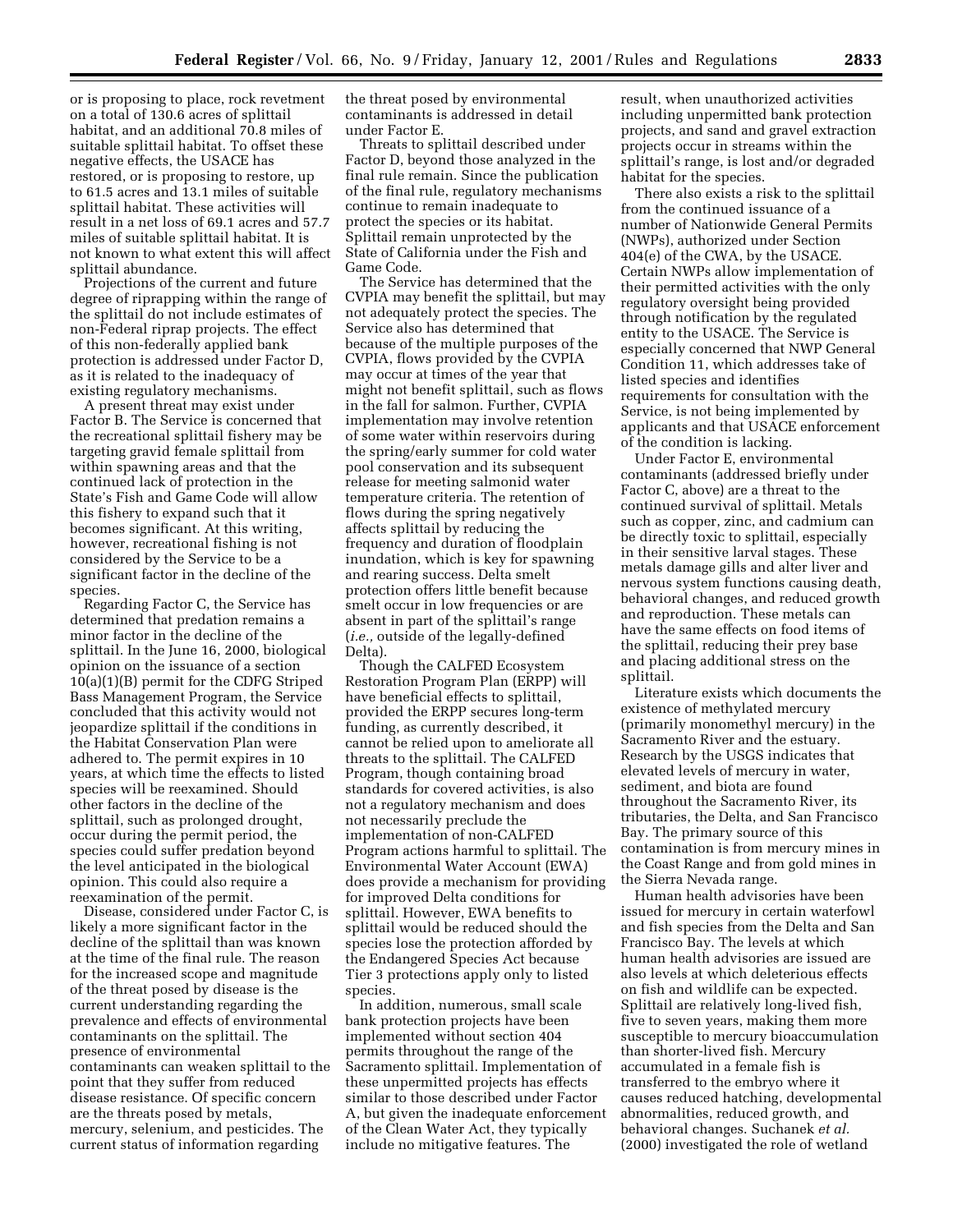restoration involving re-flooding of mercury-contaminated soils.

There is concern that reestablished wetlands could become effective pathways for the introduction of toxic methyl mercury in the Delta. Ecosystem restorations at Clear Lake, a watershed which includes runoff from the Sulphur Bank Mercury Mine, threaten to introduce methyl mercury to Cache Creek and thus, to the Sacramento River. The Clear Lake splittail (*Pogonichthys ciscoides*), endemic to Clear Lake, is now extinct (64 FR 5963), though the role of mercury contamination in its decline is not known.

The Yuba River, a tributary to the Sacramento River via the Feather River, is the site of extensive deposition of historic hydraulic mining debris. Historic mining often involved the use of elemental mercury to amalgamate gold, and much was lost downstream. Current operations within the goldfields, whereby the sediments are dredged for gold, can liberate waste mercury back into the river system.

Continued operation of sand and gravel mines and dredging operations in these and other mercury-contaminated tributary streams threatens to liberate mercury presently stored in the alluvium and release it to the ecosystem, where it adversely affects the splittail.

Also regarding Factor E, and not previously analyzed, is the threat to the splittail posed by the synergistic interaction between introduced species and other environmental contaminants. Selenium concentrations in water from the lower San Joaquin River system are at levels that can cause bioaccumulation in fish species, which result in reproductive impacts. In 1998, in a rare occurrence, splittail were found in Mud Slough and Salt Slough (tributaries to the lower San Joaquin River). Composite samples of these fish from four sites were analyzed for selenium. At Mud Slough upstream of the San Luis Drain discharge, a composite sample of four splittail had a selenium concentration of 4.95 parts per million (ppm). At Mud Slough below the discharge, selenium in a composite of seven fish was 7.08 ppm while at a third Mud Slough site further downstream a two fish composite had 5.2 ppm. At Salt Slough, ten splittail were composited and had selenium at 3.19 ppm. The Service has determined, based on studies of its effects on salmonids, that negative effects of selenium on splittail begin to be seen at a level ranging from 3 to 9 ppm.

Selenium is readily bioaccumulated in the introduced Asiatic clam

(*Potamocorbula amurensis*), the most common bivalve in the Delta. These clams have selenium concentrations ranging from 6 to 20 ppm, dietary concentrations known to cause severe reproductive problems in fish. These clams are, in turn, consumed by Sacramento splittail (Stewart *et al.* 2000). When splittail are exposed to this level of selenium a reduction in reproductive performance occurs, which results in poor post-hatch survivorship. This means that less splittail young are able to recruit to adulthood. The 1998 splittail data confirm that these fish are being exposed to harmful levels of selenium in their range along the San Joaquin River. Data presented by the U.S. Geological Survey and Stewart *et al.* (2000) at the CALFED Science Conference in October 2000 indicated selenium concentrations in the composite liver samples of splittail in Suisun Marsh at or nearing levels associated with adverse reproductive effects in fish.

The relationship between the bioaccumulation of selenium in the clam and its predation by splittail is synergistically worsened because the clam, via its predation on typical splittail prey items such as estuarine copepods (*Eurytemora affinis,* and *Acartia* sp.) (Wimmerer and Pealva 2000), is emerging as an alternate food source for Delta fishes (Feyrer and Matern 2000).

The Chinese mitten crab (*Eriocheir sinensis*), initially addressed in the final rule, remains present within the Delta. Although the interaction between this species and the splittail remain largely unknown, it is still considered a threat. Crabs will continue to interfere with salvage operations at the Central Valley Project (CVP) and State Water Project (SWP). Further, the burrowing activities of the crab can weaken levees. Splittail habitat would be lost if the weakened levees were repaired and armored with traditional riprap. Nonnative, invasive, and harmful species likely will continue to be introduced to the splittail's range and may have adverse effects as described above.

Pesticides are also prevalent within the Delta and its tributaries due to runoff from agricultural lands and remain a threat. As with mercury and selenium, the long-lived, predatory splittail is highly susceptible to bioaccumulation of contaminants within the aquatic ecosystem. Over time, the splittail will exhibit reduced reproductive success, developmental abnormalities, reduced growth, and behavioral changes associated with the long-term exposure of the species to toxic chemical elements in the various

streams throughout its range in the Central Valley.

The Service believes that the splittail may remain vulnerable to natural events such as drought, because of the consistent, overall decline in population indices and severely constricted range and distribution. Since the publication of the final rule, several large water diversions have been screened to prevent entrainment of splittail. Still, numerous, smaller diversions remain unscreened and/or operated in a manner that does not minimize the threat to splittail. Though the CALFED Program has identified screening as a priority, funding has not been secured, nor has any definitive implementation schedule or plan been formulated.

The variability of California's Mediterranean climate exacerbates the threats discussed above. Since the proposal to list the splittail, California has had relatively wet hydrologic conditions that benefit fish species. Because the splittail is a floodplain adapted species, a dramatic decline in abundance was demonstrated during the 1987–92 drought. When another drought occurs splittail indices will again invariably drop.

As the Service stated in the final rule, in the wet water year of 1993, splittail should have been able to exploit flood plain habitat for spawning and rearing. However, since the reservoirs were relatively empty in that year, the rainfall filled the reservoirs instead of inundating habitat for splittail. As a result, the improvements in splittail abundance typical of wet water years were not evident in any of the splittail indices for 1993. This reservoir operation scenario could be repeated and may be exacerbated by reservoir operations intended to retain cold water pools for salmonids.

Flood bypasses continue to be operated in a manner that harms splittail and their habitat. It has been documented that splittail use the Yolo and Sutter bypasses for spawning under certain hydrologic conditions. As recognized in the final rule, however, the bypasses are flood control facilities and are operated as such. The flood bypasses are only flooded when flows in the Sacramento River (Yolo Bypass) and Feather River (Sutter Bypass) reach a certain level. This inundation of the flood bypasses can occur at the wrong time of the year for splittail to take advantage of the spawning habitat. In addition, flooding of the bypasses may not occur for a long enough period of time to ensure successful splittail spawning. This constitutes a threat in that adult fish, having migrated to suitable spawning habitats in the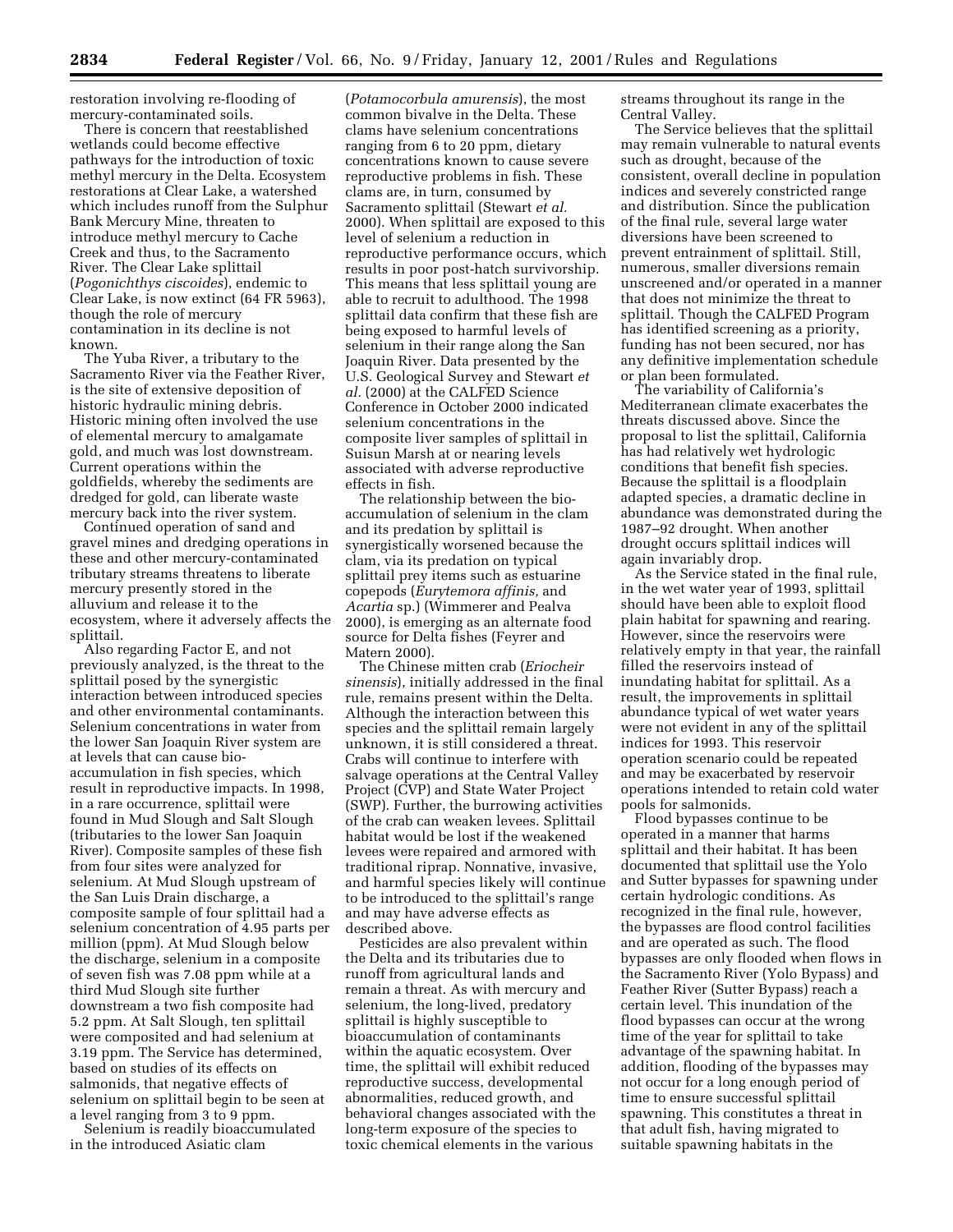bypass, could be denied the opportunity to spawn. In those cases where adult splittail have successfully spawned, the resulting progeny could become trapped and killed. There also exists an unquantified threat to developing splittail from agricultural pesticides applied to crops within the bypass.

In addition, the flood bypasses are not sufficiently contoured to ensure that fish can, as the water recedes, escape to the natural riverine and estuarine environment. As an example, in May 2000, up to 1,000 juvenile splittail were trapped in a less than 2-acre borrow pit pond within the bypass. This artificial, temporary pond, with egress originally intended to be constructed, serves as evidence that the various existing borrow pits, agricultural facilities, and other natural sinks are and can be expected to continue to be a source of splittail mortality.

In order for the bypasses to be considered a beneficial splittail spawning habitat, their threats to the species would need to be reduced substantially. Flood bypasses would need to be inundated for at least 30 continuous days between March and April, pesticide use would have to be assessed and possibly, regulated, and entrainment hazards would need to be reduced.

Also in regard to Factor E, and not addressed in the past, is the potential that interspecific competition is a threat to the splittail. Nonnative cyprinids and centrarchids, introduced into the splittail's range as bait and game fish, respectively, may occupy similar ecological niches, thus increasing competition for finite food resources. This threat is apart from the predatory pressure addressed under Factor C.

The splittail is on a downward trend as shown by the abundance analysis. The species is facing threats to its habitat including loss of spawning habitat due to rock revetment, loss of habitat due to poor water quality and water diversions, as well as other threats mentioned above. The Service is seeking comment on the relationship between the data available and the listing of the species as threatened. We are also taking comments on the threats and/or measures which reduce those threats to determine whether continued listing is warranted. Finally, we seek comment regarding abundance of the splittail.

### **Comments from the Resources Agency**

The court requested that the Service provide a more thorough response to the California Resources Agency comments, specifically comments submitted by CDFG and DWR. The court also requested that the Service address other

factors including the species population, range, abundance, and distribution. In addition, the court requested that the Service formally respond to the California Resources Agencies (CDFG and DWR) before making a final decision regarding the status of the splittail per section 4(I) of the Endangered Species Act. Section 4(I) states that when a state agency opposes a listing of a species by the Act, then the Federal agency shall write a letter to that state agency stating its decision. The Service shall respond to the state agencies if the Service determines that continued listing is warranted.

(1) The CDFG comments submitted in July 1998 discussed a long-term and medium-term abundance trend. The long-term trend was based on summer townet and fall mid-water trawl survey data. CDFG states that these long-term trend data are consistent in showing no long-term trend in splittail abundance. The medium-term trend was based on surveys that started in the mid-1970s or later. CDFG divided the data sets into ''small'' geographic areas and ''broad'' geographic areas. The data sets that were considered ''small'' were the CVP and SWP salvage data, Chipps Island Trawl, and the Suisun Marsh Survey data. The data sets that were considered ''broad'' were the Beach Seine, the Bay Study Otter and Midwater Trawl, and the FMWT.

The Service cannot determine what method the CDFG used to calculate its results, nor define its terminology. For instance, the Service cannot determine from the comment if there was an overall trend with the medium-term data. The Service cannot determine if the methods used in the paper submitted by the CDFG were peerreviewed or if the method used by CDFG has been subjected to a statistical test. The Service seeks further information from CDFG explaining and defining its trend theory, and its calculations and methodology.

(2) The CDFG and DWR discuss the increased range of the splittail in the past years and speculate that splittail may remain upstream in the Sacramento River over the summer. These data are based on the capture of two (2) splittail in August of 1997, one at the Red Bluff Division Dam and one at the Glenn-Colusa Irrigation District. In addition, the CDFG cite sporadic and small numbers of splittail captured on the Sacramento River. CDFG states that this information constitutes an expansion of range. CDFG discusses splittial in the lower San Joaquin, Petaluma River, Napa Marsh, and Coyote Creek.

The Service acknowledges the presence of splittail in these areas

during wet years and concurs that the splittail may use these areas during wet years. However, a few fish captured in these extreme areas does not constitute a viable population. These are questions relating to distribution for which the Service is seeking comments.

(3) DWR stated its belief that the 1998 data would prove to be an exceptional year for the splittail, without providing or referring to complete 1998 data (i.e., through December 1998). It then speculated on how 1998 would be a good year for splittail, based on numbers of take at the export facilities.

The Service determined that it would be unwise to speculate on data that were not complete at the time of the listing. However, now that we have the complete data sets for 1998, we reanalyzed the data and there is still an overall decline (using the four surveys) in abundance of splittail. In addition, the Resources Agency stated that the Service should withdraw the proposal to list the splittail, based on the preliminary results from 1998.

(4) DWR also commented on the resiliency of the splittail. The Service addressed the resiliency issue in the final rule. The term resilience is a relative term. Due to the larger body size, splittail may be more resilient than delta smelt to entrainment or impingement, for example, but they are less resilient than larger fish such as salmon. We agree with the statement that more than one year class of splittail may spawn at one time. However, spawning is not always successful. Spawning success is correlated with several factors, including wet water years, high Delta outflow, and the presence of flooded vegetation. If these parameters are not present, then the splittail may not successfully spawn and exhibit low recruitment to the population during later years.

(5) DWR and the State Water Contractors submitted additional comments by the CDFG in January 1999, six months after the close of the third comment period (July 1998), and after the final rule had been sent to Washington, D.C. for surname by the Directorate of the Service. A final rule is sent to Washington, D.C. only after it has been reviewed and revised as necessary by the Solicitor's Office and the California-Nevada Operations Manager. In any regard, the CDFG paper stated that 1998 resulted in record or near record age-0 splittail abundance for the summer townet, the FMWT, and the Bay study. These data could not be used for the Service's analysis because we used four data sets to complete the overall abundance decline and in July 1998 only two were available. We have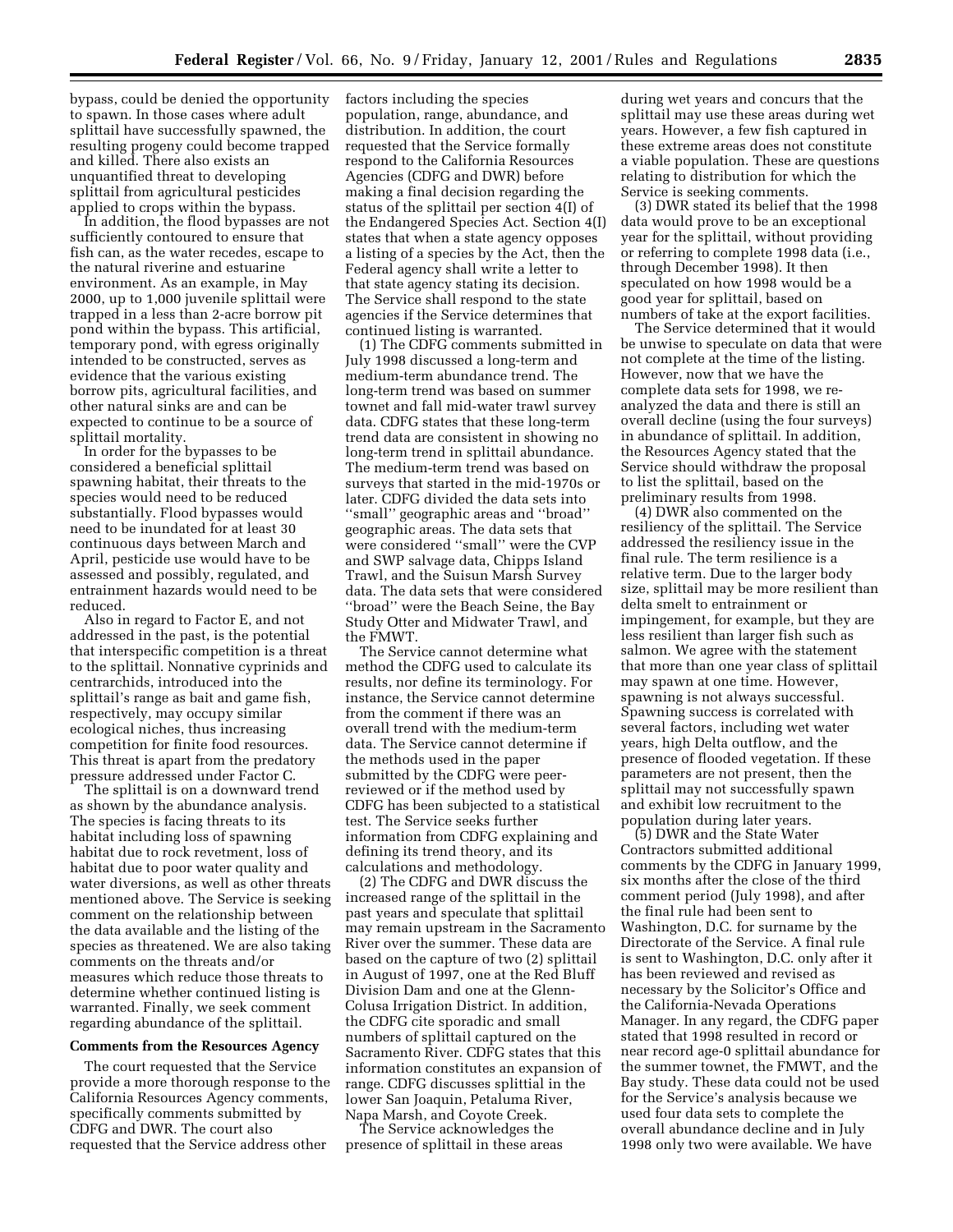subsequently used the complete 1998 data sets to perform an additional analysis, and our analysis shows a decline still present in the overall abundance of splittail. In addition, the CDFG re-iterated the expansion of the range of splittail, as it did in its July 1998 submittal. We responded to this comment in the final rule and previously in this document.

### **Other Court Requests**

The court has also requested that we provide an estimate of the current population size of splittail; determine whether or why the current population size is inadequate to prevent extinction in the near future; determine the rate of population decline of splittail; and to identify the minimum viable population size.

The Service appropriately did not ''calculate the risk of extinction'' because there is no methodology of which we are aware for making such a calculation suitable for the splittail. Instead, the Service determined that the splittail was likely to become in danger of extinction within the foreseeable future. After evaluation of population status (abundance), the Service made the determination that the species would likely become endangered within the foreseeable future based upon an analysis of threats to the species. As the abundance information indicates, the species is in decline. There is no scientific formula for determining extinction. However, the threats analysis, which consists of an evaluation of the five listing factors, coupled with abundance decline led the Service to reach its professional conclusion that although not endangered, because extinction is not imminent, the species was threatened. The species habitat and health is continuously being and has been permanently impacted as a result of the threats identified herein.

# **Hanson Declaration**

On behalf of plaintiffs, Dr. Charles Hanson submitted a declaration to the court (Hanson Declaration) making several assertions regarding methods for estimating population size, population viability, minimum habitat requirements, and calculated rates of extinction for the splittail. The Service is familiar with each of these methods in general and would agree that these types of analyses may be appropriate for certain species. However, it is the Services's opinion that none of these methods are scientifically supportable for evaluating splittail, and therefore, would not provide useful indicators of splittail population health. The Hanson

Declaration discusses the need for utilizing several analytical methodologies to evaluate the risk of extinction. Models such as those to which the Hanson Declaration may be referring are developed over time and, if using recognized modeling protocols, need validation and verification, and in addition, are species specific. Also, a critical assumption that must be developed to utilize analytical methods such as those to which the Hanson declaration may be referring is an absolute value of population size. Best available information indicates there is no absolute value of population size for this species. The Service is not aware of a model that now exists for this species, nor was such a model identified during the comment periods. No specific alternative methodology was described or presented during the comment period nor did the Hanson Declaration identify any model or methodology that could be used or modified to conduct such an analysis. As such, it is our opinion, the use of such a methodology is not scientifically justified for this species. The Service requests comment on the methods and models suggested by the Hanson Declaration.

Contrary to the Hanson Declaration, we do not believe that an analysis regarding population estimates would be appropriate for splittail. To develop a population estimate, one must be able to count individuals of the species and have confidence in the methodology, one must know how many are born; and how many may recruit to the population the next year. We are not aware of any scientifically supportable methods developed to date to count all individuals of splittail.

Additionally, the sampling methods utilized to capture splittail have not been refined enough to take a subset of individuals and extrapolate that number to the entire population range wide. As noted in both the Hanson Declaration and the Service's analysis, the population of splittail is represented in the form of an index. By definition an index is a representation of population levels, not an absolute number. This is the state of the science for splittail at this time.

Splittail do not effectively use the fish ladders that are in place for salmon, and whereas adult salmon can be counted during their upstream migration, adult splittail cannot be counted in this manner. The species has a low stock recruitment because of the environmental variation found throughout the Central Valley of California, and one cannot predict with any statistical significance, what will be a good year for splittail. In addition,

splittail have a very poor stock recruitment relationship. That is to say one can not predict with any scientific certainty what the population of a species is by the number of juveniles produced in a given year. Nor can one predict with any certainty what the juvenile population in a given year would be, even if the adult spawning population was known. As such it is pure speculation to conduct a population viability analysis for this species.

There have been attempts to calculate a given population size during a specific snapshot in time. This kind of analysis is generally based on monitoring data that are very near term and thereby more reliable for developing a general indication of population size at that given time. Such an analysis can not be carried further as a predictor of overall population size or viability at some unknown time in the future because one can not predict the environmental variables which appear to control the reproductive success of this species.

The Hanson Declaration refers to the need to quantify the minimum habitat area required to avoid extinction. The Service prepared and finalized the Recovery Plan for the Sacramento/San Joaquin Delta Native Fishes in 1996, which specifically included splittail that was a proposed species at the time. There was substantial discussion of habitat requirements for splittail and, although the plan does not specifically quantify the minimum habitat area necessary, in part because it can not be scientifically determined, it does specifically quantify abundance criteria that would be necessary to consider delisting the species. In developing the recovery plan for the Delta native fishes the Service convened a recovery team. If sufficient scientific support were available to quantify the minimum habitat needs for the species, that information would have almost certainly been provided by the recovery team, of which Dr. Hanson was a member. The splittail is dependant on a highly variable ecosystem, both temporally and spatially. Habitat is but one component of that very complex ecological system that would lead the species to abundance levels necessary for such a consideration. An additional component to be considered to delist the splittail would be if the threats that lead to listing in the first place were no longer evident.

In the court order dated June 2000, it states that the Service has not shown a relationship between the data and the listing of the splittail, because we did not estimate a minimum viable population nor estimate a population